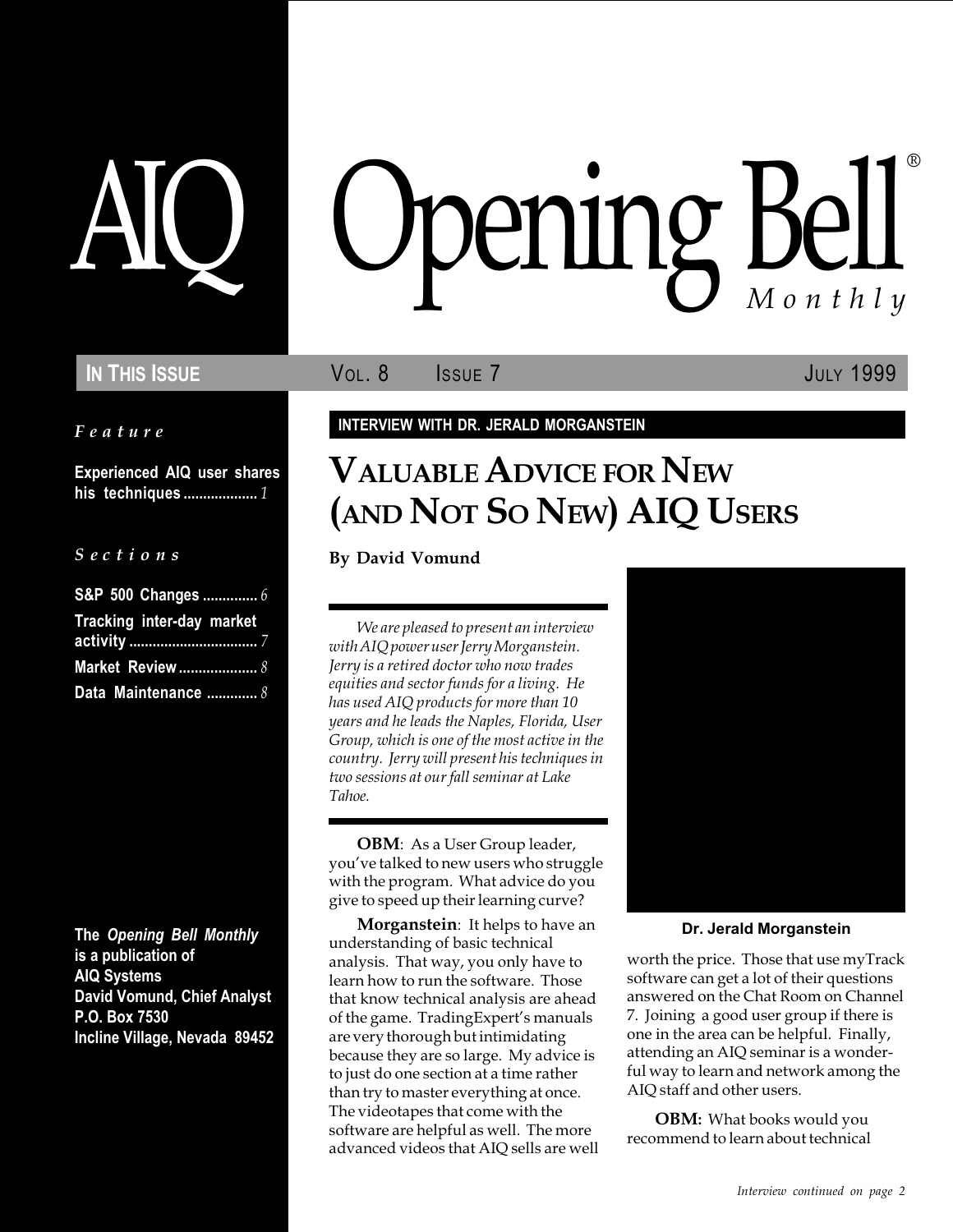#### INTERVIEW continued . . .

Morganstein: Technical Analysis of the Financial Markets by John Murphy is a very good book. His book The Visual Investor is good for novices. Trading for a Living by Alexander Elder should be read as well. A very good book that most people have not heard of is Technical Analysis: A Personal Seminar by the New York Institute of Finance. Excellent but more advanced is Technically Speaking by Chris Wilkinson. You can purchase these books from Trader's Library at www.traderslibrary.com.

**OBM:** You lead one of the best AIQ User Groups in the country. What advice do you give to other User Groups to make them successful as well?

**Morganstein:** We have a definite agenda for each meeting which is published in advance. We try to run a very serious structured meeting, much like a mini seminar. We focus on AIQ topics. It is easy to let a group discuss miscellaneous general information but these "bull sessions" are the downfall of many user groups. We keep our focus on all aspects of the program, covering features that many of the users want to explore.

We try to get as many of the

#### PLEASE SEND CORRESPONDENCE TO:

Opening Bell Monthly G.R. Barbor, Editor P.O. Box 7530 Incline Village, NV 89452

AIQ Opening Bell Monthly does not intend to make trading recommendations, nor do we publish, keep or claim any track records. It is designed as a serious tool to aid investors in their trading decisions through the use of AIQ software and an increased familiarity with technical indicators and trading strategies. AIQ reserves the right to use or edit submissions.

For subscription information, phone 1-800-332-2999 or 1-775-831-2999.

© 1992-1999 , AIQ Systems



members as possible involved in the presentations. In the beginning I gave most, but last year I gave less than half of the presentations. Some users are initially intimidated but they find that the preparation and study are good learning tools.

**OBM:** You've tried most of the investment software packages. Why do you choose TradingExpert as your main analysis tool?

**Morganstein:** I have tried more than 20 different investment software packages. When I started using AIQ's software in the late 1980s, it lacked many of the features that TradingExpert has today. Back then I had to use other packages in conjunction with AIQ. What brought me to AIQ was the market timing signals and the organized reports. No other package had those capabilities. Once the group and sector analysis tools were added, TradingExpert became my most important software package. Now, with MatchMaker, Breadth Builder, Expert Design Studio, and real-time analysis, I've been able to discard most of the other programs. The program really meets my needs better than any other program on the market.

**OBM:** Because of Trading-Expert's group analysis, you place part of your trading portfolio in sector funds while the other part is for equity trading. Can you tell us the advantages of each investment style?

**Morganstein:** Originally, I traded general growth mutual funds and did quite well with them using AIQ's market timing model. I switched to sector funds when my confidence grew. Sector funds were more risky but I wanted higher returns. Back then, two-thirds of my trading portfolio was in sector funds and one-third was in stocks. The sector portion of the portfolio was the better performer. In the last three years, while the sector trading is still very good, my stock trading techniques have improved so much that the stock portion of the portfolio is now double the sector portion.

The advantage of sector funds is that you can do very well while only requiring about 20 minutes a day. Stock investing can provide higher returns but it requires several hours a day. Being that I'm a short-term trader, I monitor my stocks almost all day. I'm not glued to the screen, but I monitor them nonetheless.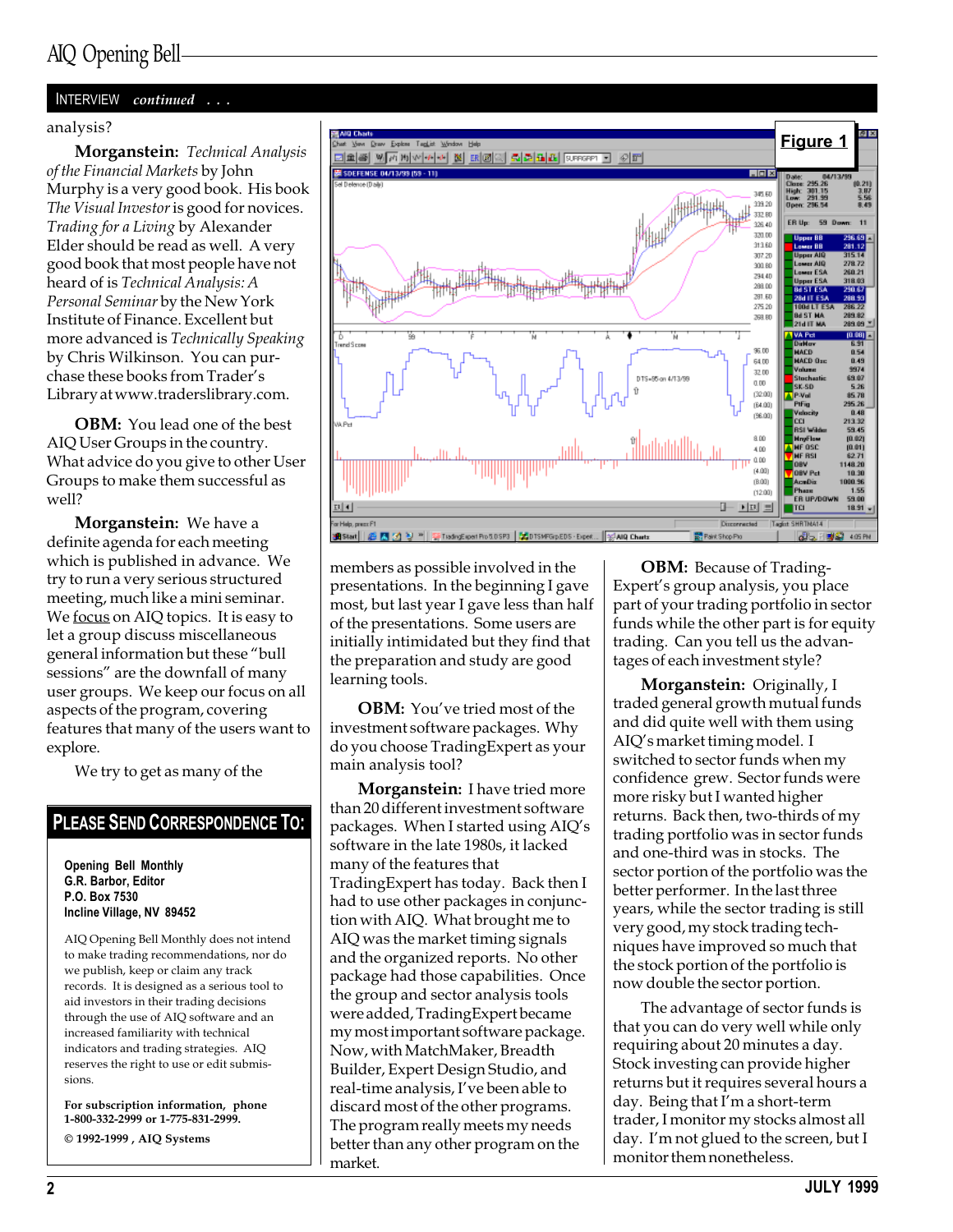#### INTERVIEW continued . . .

OBM: Do you think sector funds serve as a good vehicle for people to practice with before they trade stocks?

**Morganstein:** Yes, they are less volatile than individual stocks but more active than general funds.

OBM: In your sector fund trading, you create surrogate groups to represent the Fidelity sector funds and then run AIQ's Group Analysis report on the surrogate group structure. How do you use the Group Analysis report to select attractive sector funds?

Editors Note: The process of creating surrogate groups was covered in the March 1999 Opening Bell.

Morganstein: I create a group structure which represents Fidelity sector funds. In creating this surrogate group structure, I use the ten largest stock holdings of each fund. I then run the daily Group Analysis report on this surrogate group structure in order to identify the rotation of the sector funds.

The most important part of the report is the Delta Trend Score (DTS) readings. You can either search the Group Analysis report for high DTS surrogate groups or you can run an Expert Design Studio (EDS) routine to rank all the surrogate groups by their DTS values. I then follow the groups that have high DTS readings.

Instead of applying price indicators on the surrogate groups, I'll apply them to the actual sector funds. The indicators that I find helpful are the MACD, MACD Oscillator (look for divergences), 14-day Velocity, RSMD SPX, and RSMD OTC. On the surrogate groups, I'll always apply the Volume Accumulation Percent (Vapct) indicator and perhaps other volumebased indicators.

An example of a good trade using this technique is found in the Fidelity Select Defense & Aerospace fund. On April 13 this fund came to my attention because its surrogate group showed a positive DTS reading of 95 (**Figure 1**). Its Vapct indicator turned positive the following day. On April



14 the price-based indicators confirmed the signal (**Figure 2**). Its MACD indicator turned positive and was moving higher. Velocity was above zero and increasing. Most important, the RSMD SPX indicator was moving higher. A few weeks after entering the trade, negative divergences formed in the MACD Oscillator and in Velocity. It was time to move to another sector.

**OBM:** I just want to verify that you run volume based indicators on the surrogate groups but price based indicators on the actual mutual funds.

Morganstein: That is right. If you plot both the mutual fund and the surrogate group you will see that they match pretty well. When you make a trade, you are buying the fund and not the surrogate group, however, so price based indictors are run on the actual funds.

I should note that I use a similar technique to identify industry group rotation for stocks. I'll look at the groups with Trend Score readings between 25 and 70 and then examine those with the highest DTS readings. I use AIQ's MatchMaker to make sure the stocks in each group are highly

correlated to one another. If a group is attractive, then more frequently I'll buy the stocks that have not participated, especially if the early ones had a large move. Since the groups are highly correlated, the lagging stocks should eventually catch up.

**OBM:** How many stocks do you have in your database?

Morganstein: I keep about 2500 stocks. More than that increases problems in keeping the data clean each day. If you run a screen on the whole universe of stocks using a criteria of price greater than \$20 and an average volume greater than 150,000 shares, then you will get about 1100 stocks. Those are the minimum limits of stocks that I want to trade. The other stocks are in the database to make the industry groups more accurate.

**OBM:** Does that give you a good mix of NYSE and Nasdaq stocks?

**Morganstein:** Yes it does. I'll trade both NYSE and Nasdaq stocks. I avoid the Amex stocks. I once went to a seminar where a speaker that I have a lot of respect for said that he avoided

Interview continued on page 4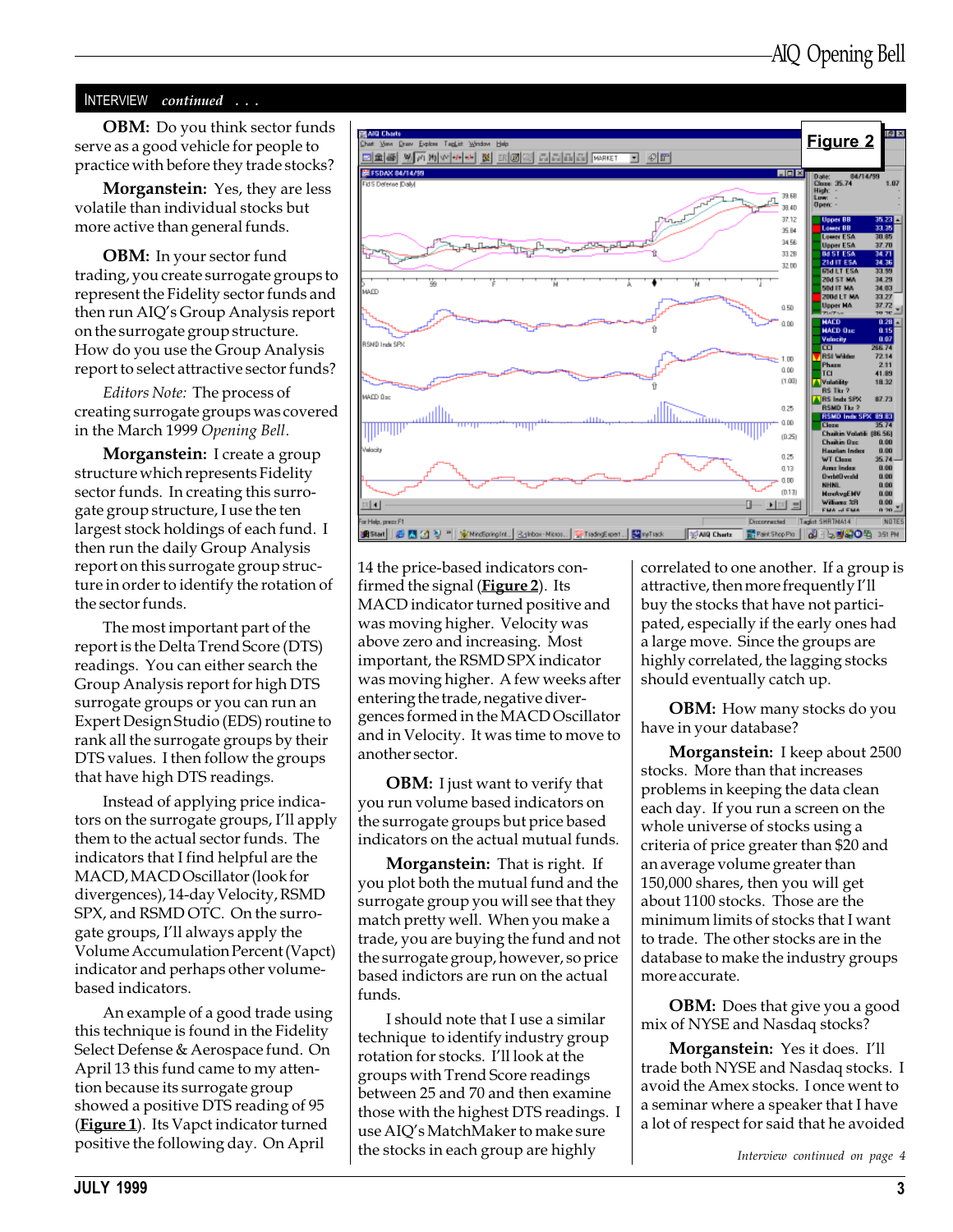#### INTERVIEW continued . . .

Amex stocks because all the Amex specialists were trained in Sicily! However, since the Nasdaq-Amex merger I have traded the Nasdaq-100 Shares (ticker symbol QQQ) and the SPDRs.

**OBM:** You're a short-term trader but it sounds like you mostly monitor your trades during the day rather than move in-and-out during the day. Why?

Morganstein: I prefer short term, position, and swing trading. That suits my temperament, which is very important for success. I become a day-trader when my principal protect stops or my profit protect stops force me to close my positions within the same day. Normally my stocks are held for several days. Occasionally, I'll hold a stock for several weeks, which is great because that means the stock has continued to increase.

I'm not interested in trading stocks for sixteenths or small fractions. To do that you have to remain glued to your screen, ready to move at any second, reluctant to eat lunch or use the bathroom. I have done it profitably. But for me day-trading for small moves is strenuous and takes the fun out of the process.

**OBM:** Would you say that most



of your analysis is on end-of-day data and then you use the real-time data to determine when to place a trade?

Morganstein: That's right. Mostly, I'll perform the analysis at the end of the day but I won't buy a stock the next day until that stock increases. If it gaps up too much, then I'll avoid the trade or follow it for a pullback and a move up again. At times I do an intra-day data update and perform a



## Breakout to 31 day high closing price

PriceVol if [close]>20 and [volume ESA]>1500.

HiVol if [volume]>[volume ESA]\*1.5.

HiClose is HiVal([close],30,1).

LoClose is LoVal([close],30,1).

Diff is HiClose-LoClose.

Congestion if Diff/HiClose<=0.2.

GoodClose if [close]>HiClose.

Breakout if PriceVol and HiVol and Congestion and GoodClose.

First if CountOf(Breakout,5,1)=0 and Breakout.

Breakout rule has some repeaters if they increase and do not reach the 20 % limit. The First rule shows them on first day of breakout only.

scan.

**OBM:** How important are the Expert Rating signals on individual stocks and on the overall market in your analysis?

Morganstein: Expert Rating signals of 95 or greater up and down on the market (ticker DJIA) are very important. For many years, the AIQ market timing signals were better than anything else available. The narrowness of the market has caused some problems recently. I look at the WAL and US scores on the Market Log report along with support and resistance lines to help fine tune my market timing.

As for stocks, I prefer ER signals of 96 or greater on the buy side. I run some EDS screens that look for multiple buy signals in a ten-day time period. The more buy signals the better. The stocks then need to become confirmed using some of the technical indicators. The Expert Rating down signals for stocks are not important to me. Because the signals are countertrend, I find that a lot of uptrending stocks register sell signals but continue to move higher. Other methods are used for exiting a stock.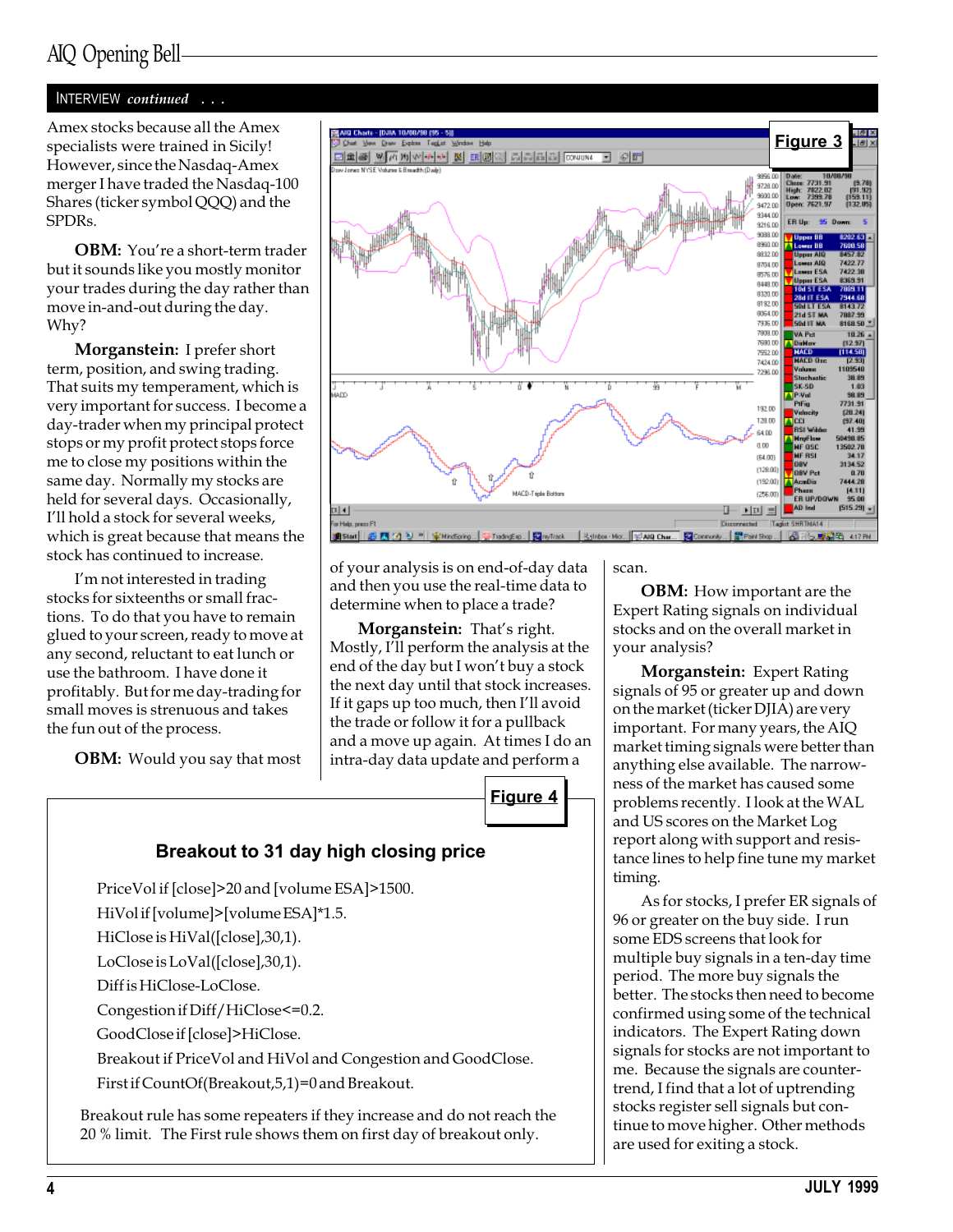#### INTERVIEW continued ...

OBM: What other methods do you use to time the overall market?

**Morganstein:** With the narrowness of the market, I've created markets using Trading Expert's Breadth Builder function. Markets have been created for the Nasdaq 100, the S&P 500, and the S&P 100. I found that in the past year the signals on the Nasdaq 100 and the S&P 100 have been more accurate than the regular DJIA signals.

A very effective indicator to watch after a downturn is the MACD. If the MACD is below zero and forms a double bottom then you are likely near a low. The MACD is at its best and it gives very reliable buy signals when the indicator rises above its signal line after forming a double bottom below zero. Last October we actually had a triple bottom while the MACD was below zero (**Figure 3**).

Finally, I have some EDS scans on stocks that can be used for market timing. When the number of stocks that pass one of these scans dramatically increases, as was the case last October, then the market is about to move higher. When few stocks appear, then the market is either heading sideways or moving lower. One EDS scan uses the Larry Connors Spent Market Trading Pattern (SMTP). Briefly it looks for stocks at a ten-day low. On the day of the low, the stock's daily range must be the largest in the last ten days and the close must be in the upper 25% of the range. Another EDS scan is what I call "Congestion Scan." It looks for stocks that have broken above 30-day consolidation.

Editors Note: The process of creating a market was described in the April 1999 Opening Bell.

**OBM:** Please tell us more about your "Congestion Scan."

Morganstein: This is an EDS scan that I showed at AIO's spring seminar in Safety Harbor, although it has been slightly revised. It identifies a congestion as a 20% or less difference between the highest close and the lowest close in the last 30 days. I also



put in rules that only accept stocks that are over \$20 and have an average volume of at least 150,000 shares. The EDS code is found in **Figure 4**. A 20% variance between high and low prices isn't a very tight congestion. Users can change the parameters of this screening technique as they see fit.

This screening will find stocks in a tight consolidation as well as those with 20% fluctuations. Users therefore need to look at the individual charts to determine which one to trade. I look for support and overhead resistance areas to make sure there is enough room for a decent trade. I also look at Vapct and the stock's relationship to the 28-day moving average.

A good example is found in Praxair Inc. (PX). On April 13, PX broke above a tight consolidation with above average volume (Figure 5). It is best when daily volume is at least 50% greater than a 50- day moving average of volume. PX's Vapct indicator just turned positive and its Directional Movement Index was above zero and increasing. You can visually see the tight trading range before the breakout by the narrowness of the Bollinger Bands.

Editors note: Readers can download both the SMTP and Congestion EDS files from AIQ's web page. Go to www.aiq.com. Click on Educational Products and then Opening Bell.

**OBM:** I know you plan on revealing several of your techniques at our fall seminar. Would you mind giving us one more technique to work with?

Morganstein: I like the Persistence of Money Flow report. Stocks on this report are typically high quality stocks with good relative strength and solid earnings growth. A very simple technique is to buy these stocks on pullbacks to either the 28-day moving average or to the lower Bollinger Band. As always, never buy the stock until it actually starts to go up.

Excellent buy examples can be seen in VISX Inc. (Figure 6 on page 6). We see VISX's Vapct indicator is above zero every day in the last six months. That implies that its Money Flow indicator is strong as well. Buying VISX on pullbacks has been a great strategy.

**OBM:** It sounds like after you

Interview continued on page 6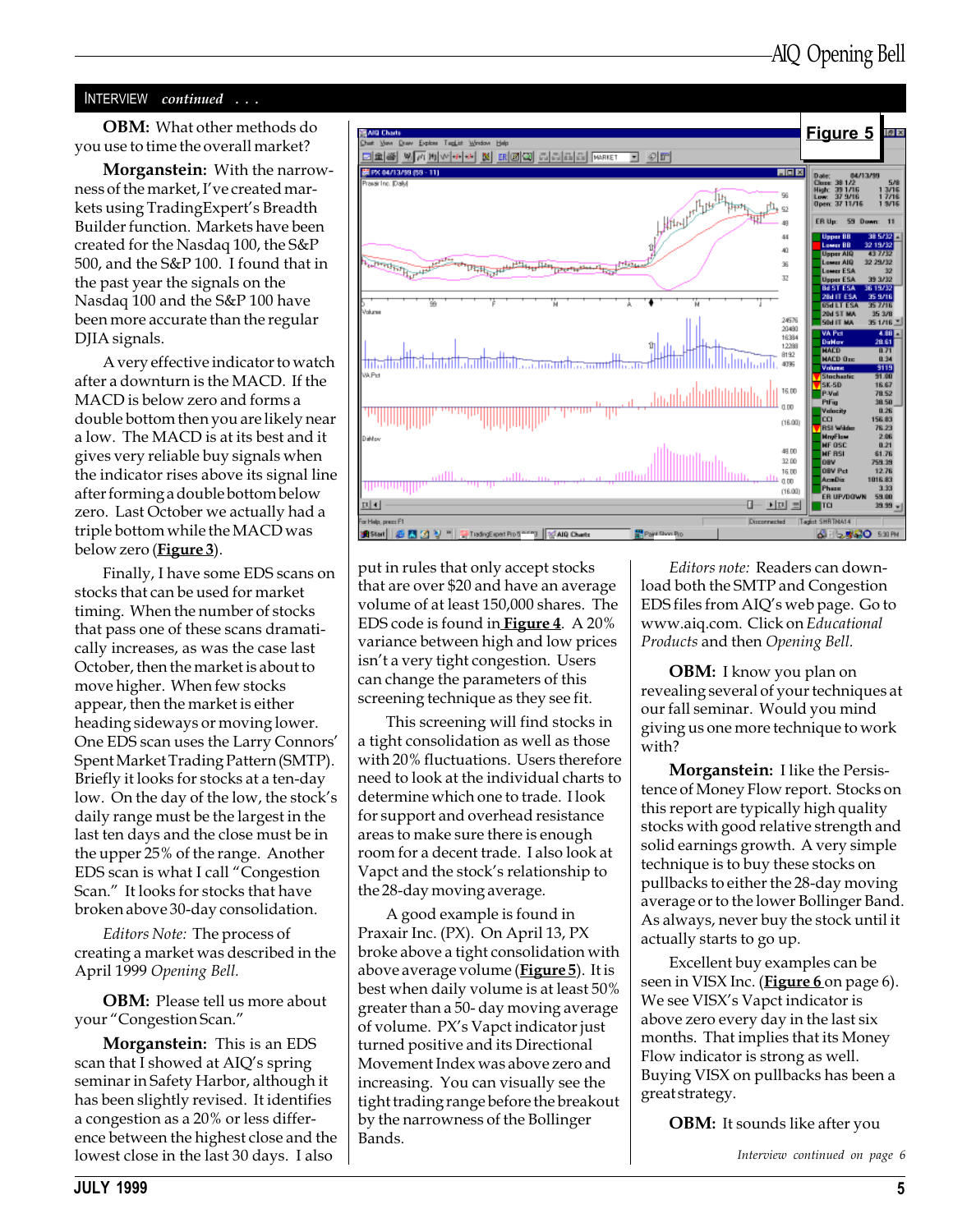#### INTERVIEW continued . . .

judgment to determine which stocks to buy.

Morganstein: I have to use some judgment because I can't code an EDS screen to look for everything (like chart patterns) that I want to check. There are a few scans where I'm willing to buy exactly what the screen gives me but if too many stocks pass the test I cannot buy them all. I use judgment because chart reading works for me.

OBM: What are your favorite indicators?

Morganstein: I'm an indicator freak. Over time I've used more than 100 indicators and have coded many others as I see them in various publications. I have tried some very exotic indicators but for the most part very few do anything more than the old standbys. My favorite indicator is Vapct. For divergences, the MACD Oscillator works best. I also use DMI, MACD, RSI, Stochastic, On Balance Volume, 14 period CCI, and 14 period Velocity. These indicators aren't used all together but in various combinations with volume bars.

**OBM:** Do you use a mechanical sell strategy or do you use some other approach?

Morganstein: For the most part, I sell based on principal protect and profit protect. Good money management techniques are a very important part of being a successful trader. I'll use a minimum principal protect of 94% and a minimum profit protect of 80%. Very often these levels are increased because I try to never take a loss and never want to give back most of my profits. In a few cases, I'll use a trendline or indicator break as sell criteria.

I use a mechanical exit system but there are a few cases where I do some ad-libbing. For example, when I traded several internet high flyers last year for large gains I modified my limits and stayed with them longer. Still, I'd advise most people to stick to a mechanical sell strategy.



**OBM:** Thank you for sharing your insights with us. We look

forward to your presentation at AIQ's seminar in October at Lake Tahoe.

### Changes to S&P 500 Index and Industry Groups

(PWJ) PaineWebber Group replaces (BT) Bankers Trust. PWJ added to the InvestBB group.

(WLP) WellPoint Health Holdings replaces (HPH) Harnischfeger Indus. WLP added to HealthMC group.

(NGH) Nabisco Group Holdings replaces (RN) RJR Nabisco Holdings Corp. NGH added to Foodcomp group.

(FPC) Florida Progress replaces (MII) Morton Int. FPC added Electcom group.

(ODP) Office Depot replaces (ASC) American Stores. ODP added to Retails group.

(NTAP) Newtwork Appliance replaces (ASND) Ascend Communications. NTAP added to Computer group.

(BBY) Best Buy replaces (ATI) Airtouch Communications. BBY added to Retailco group.

(VMC) Vulcan Materials replaces (PVT) Provident Companies. VMC is added to a new sector called Construc and a new group called Cementag (Cement & Aggregrates).

(AFL) AFLAC Inc replaces (FMY) Fred Meyers. AFL added to the Insurali group.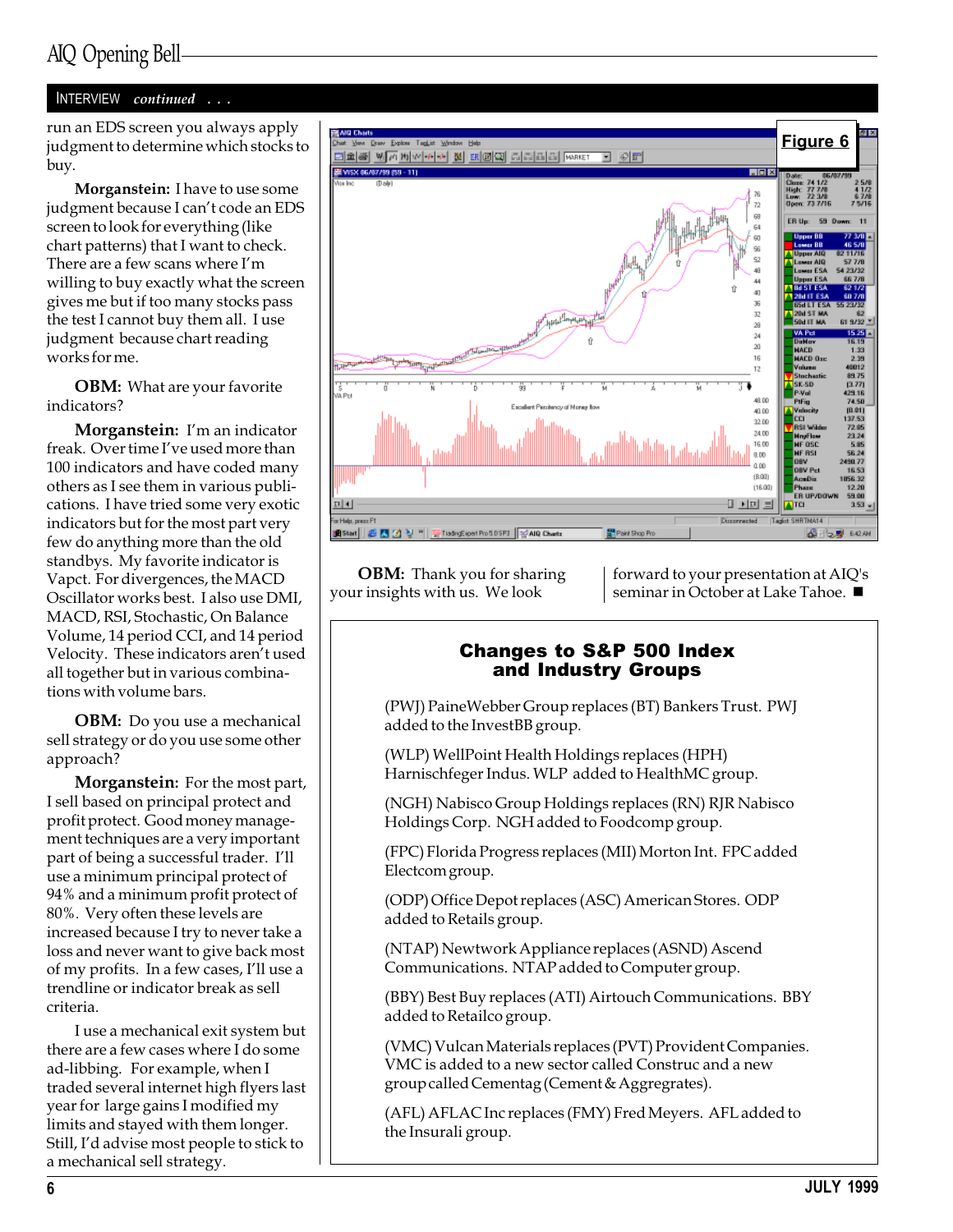#### MARKET TIMING

# TRACKING INTER-DAY MARKET ACTIVITY FOR 'EARLY' EXPERT RATING SIGNALS

**P**eople often ask if there is a way<br>to get the market timing Expert<br>Ratings before the market close<br>each day. Knowing if there will be a to get the market timing Expert Ratings before the market closes buy or sell signal would allow traders to make portfolio adjustments without having to wait for the next day's opening price (or closing price for mutual fund traders).

In the past, it was hard to get all the data necessary, such us up and down volume and the number of issues hitting new highs and new lows. With the aid of the myTrack software, we now have access to all the data that is required.

The AIQ market timing model (ticker DJIA) requires the open, high, low, and close on the Dow Jones Industrial Average. Breadth and volume statistics for NYSE stocks are required as well.

To see the data inputs for the market timing model, go to AIQ's Data Manager. Type DJIA in order to find the Dow Jones Industrial Average market ticker. Next double-click the  $DIIA$  ticker symbol to bring up the

Modify Market dialog box and click on the Data... command button. The data fields appear. This is the screen where we manually enter the data so that we can see the market timing Expert Rating mid-day.

Getting the open, high, low, and close on the DJIA is easy. Simply go to either AIQ's quote screen (Real Time News and Quotes application) or to the myTrack quote screen and enter ticker INDU. The open, high, low and closing data will appear.

The myTrack software is used to get the breadth, volume and new high/new low data. Users of TradingExpert Pro can click on the myTrack icon from AIQ's menu bar. If you don't have the myTrack software, you can download it from their web page at www.mytrack.com.

Once in myTrack, click on the Market Pulse icon. By default the screen will look at the NYSE exchange and list the most active stocks. Change the NYSE dropdown menu to Statistics. A screen similar to **Figure 7** 

|                                                          |                          |              | DJIA tickéh symbol to bring up the |             |            |                                                          |               |                 |                     |
|----------------------------------------------------------|--------------------------|--------------|------------------------------------|-------------|------------|----------------------------------------------------------|---------------|-----------------|---------------------|
| 25 Market Pulse                                          |                          |              |                                    |             |            |                                                          |               | <b>Figure 7</b> | $\sqrt{2}$          |
| <b>Ele Setings</b>                                       |                          |              |                                    |             |            |                                                          |               |                 |                     |
| <b>F</b> Today                                           |                          | C. Yesterday |                                    | Request     |            |                                                          |               |                 |                     |
|                                                          |                          |              |                                    |             |            |                                                          |               |                 |                     |
| Statistics                                               |                          | ٠            | <b>MYSE</b>                        | ٠           |            |                                                          |               |                 |                     |
|                                                          |                          |              |                                    |             |            | Market Pulse: Statistics for MYSE as of S: Sipm 06/20/99 | 710<br>Рация: |                 |                     |
| U.PW                                                     | - Up.                    | price        |                                    | 2016        |            | $E[T, E]$ - Incuse traded                                | 2691          |                 |                     |
| D. PN                                                    | - Dosn price             |              |                                    | 1141        |            | $V0L.H. - Volume$                                        | 898025        |                 |                     |
| $SI$ . $PW$                                              | - Unch. price            |              |                                    | 524         |            | AUD.B - Average price                                    | 90.19         |                 |                     |
| 31. PK                                                   | $-$ Kec                  | price        |                                    | 975         |            | APC.E - Average change                                   | 0.25          |                 |                     |
|                                                          |                          |              |                                    |             |            | AUV.E - Average volume                                   | 252           |                 |                     |
| $U.$ TH                                                  | $-$ Up                   | ticks        |                                    | 1911        |            |                                                          |               |                 |                     |
| $D$ . TH                                                 | - Down ticks             |              |                                    | 1672        | $334 - 10$ | - Ker highs                                              | 1.99          |                 |                     |
| 51.70<br>31.790                                          | - Unch. ticks<br>$-$ Hec | ticks        |                                    | 1.09<br>239 | 321.16     | - Keu Loux                                               | <b>Grab</b>   |                 |                     |
|                                                          |                          |              |                                    |             |            |                                                          |               |                 |                     |
| $U.$ $PUI = Up$                                          |                          |              | price volume                       | \$92.530    |            |                                                          |               |                 |                     |
|                                                          |                          |              | D. PUN - Down price volume         | 269904      |            |                                                          |               |                 |                     |
|                                                          |                          |              | S.PUN - Unch. price volume         | 35600       |            |                                                          |               |                 |                     |
| $U. TUI - Up$                                            |                          |              | ticks volume                       | \$02689     |            |                                                          |               |                 |                     |
|                                                          |                          |              | D.TVN - Down ticks volume          | 295029      |            |                                                          |               |                 |                     |
|                                                          |                          |              | S.TVN - Unch. ticks volume         | 917         |            |                                                          |               |                 |                     |
|                                                          |                          |              |                                    |             |            |                                                          |               |                 |                     |
| TIPM.X - Trade index price<br>TITM.X - Trade index ticks |                          |              |                                    |             |            |                                                          |               |                 |                     |
|                                                          |                          |              |                                    |             |            |                                                          |               |                 |                     |
|                                                          |                          |              |                                    |             |            |                                                          |               |                 |                     |
|                                                          |                          |              |                                    |             |            |                                                          |               |                 |                     |
|                                                          |                          |              |                                    |             |            |                                                          |               |                 |                     |
|                                                          |                          |              |                                    |             |            |                                                          |               |                 |                     |
|                                                          |                          |              |                                    |             |            |                                                          |               |                 |                     |
|                                                          |                          |              |                                    |             |            |                                                          |               |                 |                     |
|                                                          |                          |              |                                    |             |            |                                                          |               |                 |                     |
|                                                          |                          |              |                                    |             |            |                                                          |               |                 |                     |
|                                                          |                          |              |                                    |             |            |                                                          |               |                 |                     |
|                                                          |                          |              |                                    |             |            |                                                          |               |                 | $\overline{\infty}$ |
|                                                          |                          |              |                                    |             |            |                                                          |               |                 | P.                  |

will appear. This screen lists the breadth and volume statistics required for AIQ's market timing model. In Figure 7 we see the advancing issues is 2016, declining issues is 1141, and unchanged issues is 534. Advancing volume is 592530, declining volume is 269904, and unchanged volume is 35600. The number of new highs is 198 and there are 83 new lows.

Instead of entering myTrack's Market Pulse screen, users can retrieve the data from AIQ's Quotes page. The symbols are listed in Figure 7. For example, the symbol for advancing issues is U.PN, declining issues is D.PN, advancing volume is U.PVN, declining volume is D.PVN, new highs is NH.N, new lows is NL.N.

After typing this data into the Data Manager's Modify Market dialog box (see above), we can plot ticker DJIA and see its Expert Rating.

Predicting what the end-of-day Expert Rating will be is never perfect but if you input the market timing data shortly before the market closes you can generally get a good indication of what the rating will be.

On June 29, we manually entered the market timing data 20 minutes before the market closed and saw that AIQ was going to register a 100 buy signal. Getting the signals before the close allows mutual fund traders to place orders the day of the signal rather than waiting until the next day's close.  $\blacksquare$ 

## AIQ 1999 Lake Tahoe Seminar

Hyatt Regency Hotel Incline Village, Nevada Thursday thru Saturday October 7, 8, 9

Keynote Speaker: John Murphy

All-day Options Session (optional) on Wednesday October 6 featuring David Schultz and Lawrence McMillan

For reservations or for more information, call 800-332-2999